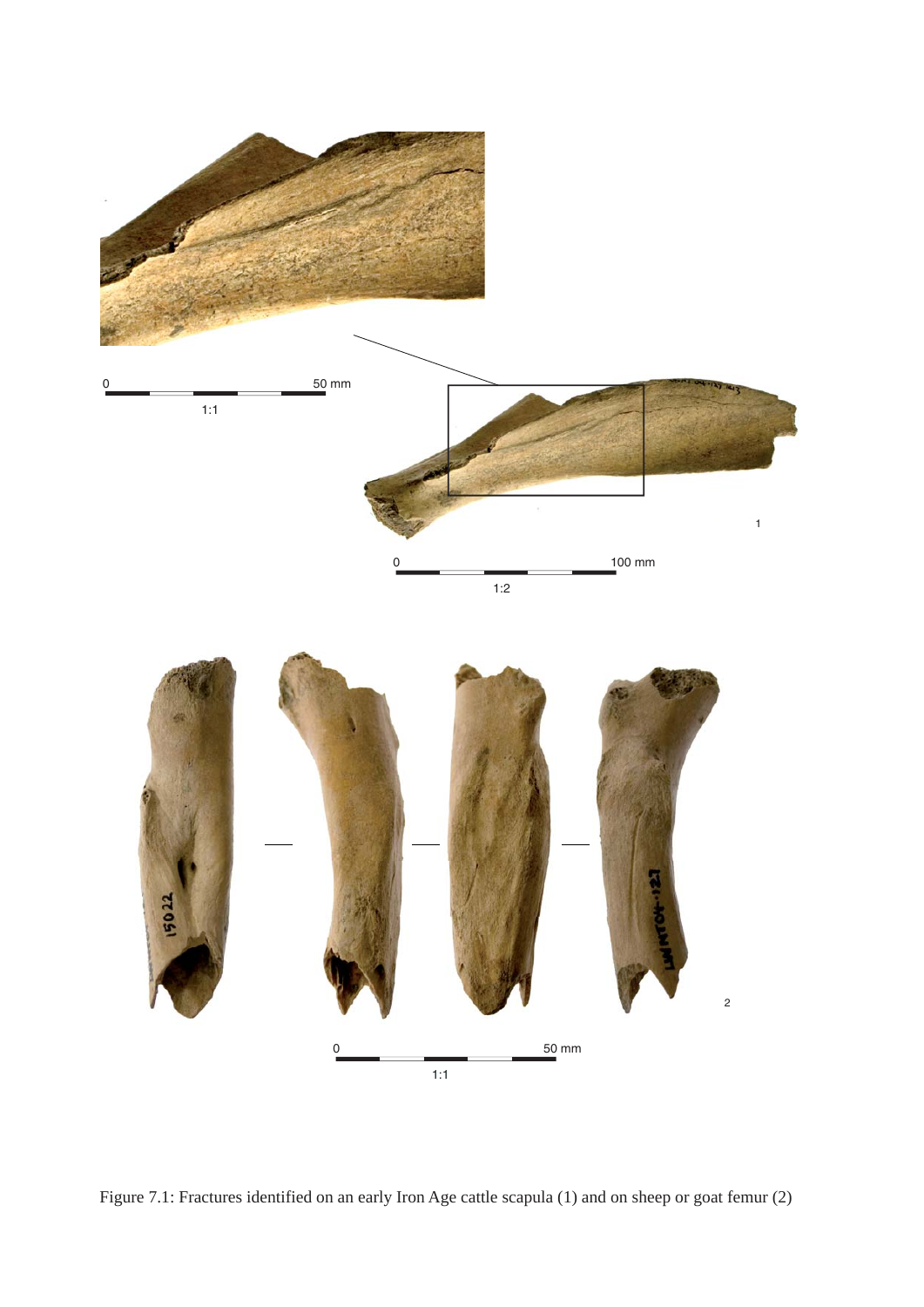

Figure 7.2: Wolf calcaneum from late Bronze Age transitional clay layer 1435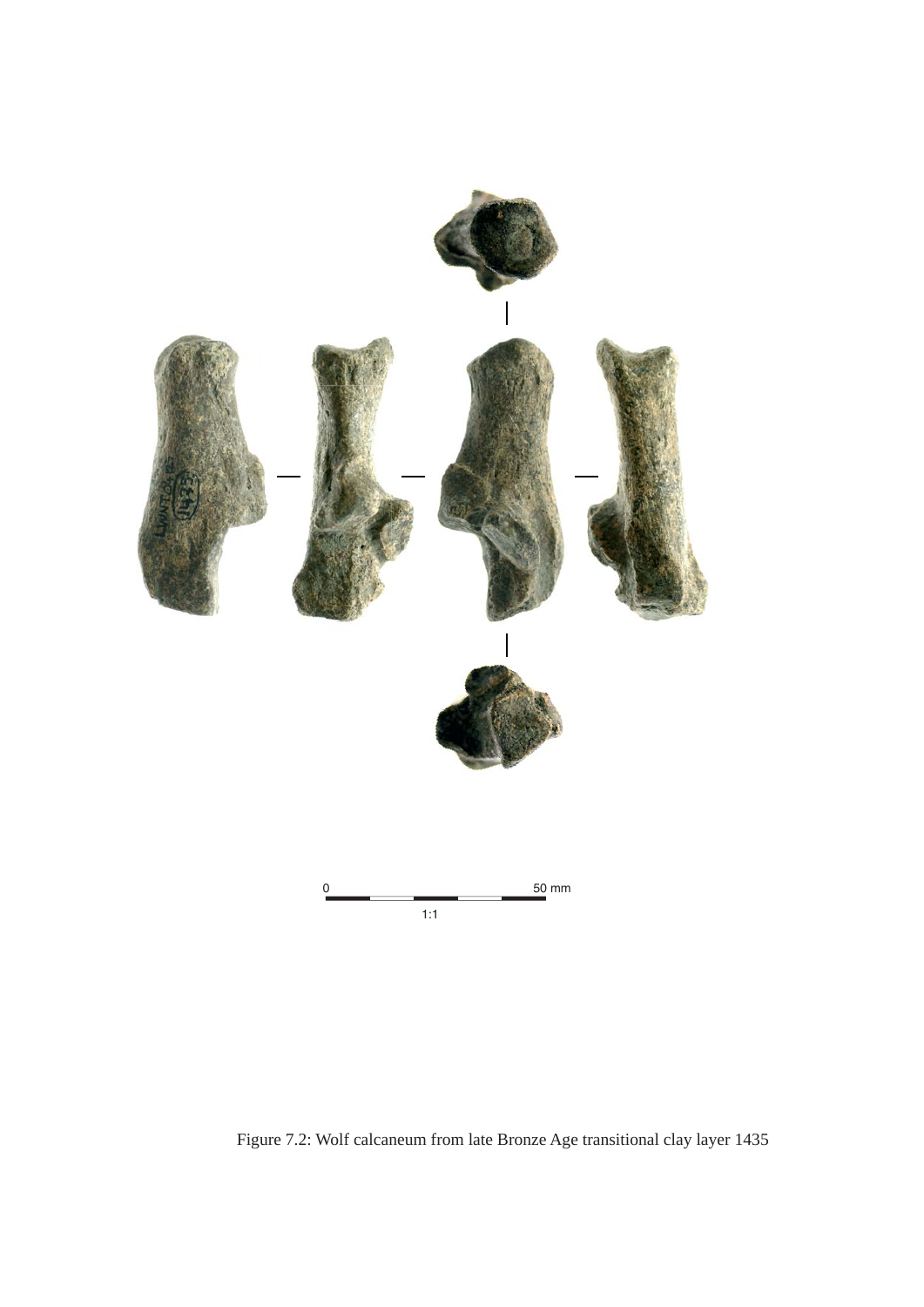

Minimum Number of Individuals



Figure 7.3: Relative proportions of cattle, sheep or goat and pig bone fragments (NISP and MNI)